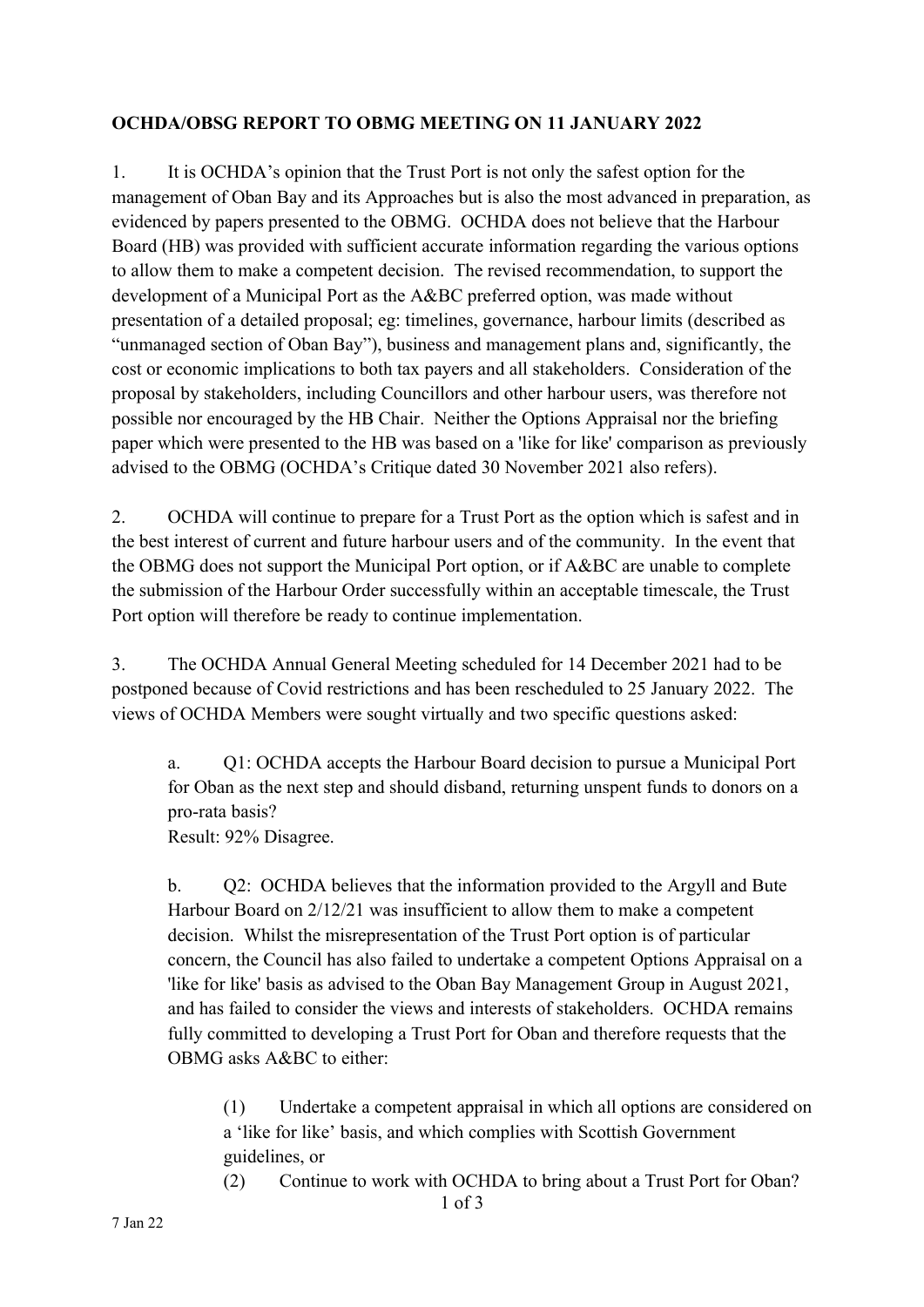Result: 96% Agree.

The above demonstrates very strong support for the principle of OCHDA continuing and arguing, at the OBMG, that the decision-making process followed by the Council in this case is unsafe. Four written submissions were received, in addition to the poll responses. All of these expressed support for the development of a Trust Port as the best option for Oban and additionally referred to engagement with A&BC during the development of a Municipal Port, and including a role for OCHDA in any future governance structure for the Municipal Port, as commonly done elsewhere. This is consistent with the OBMG's acknowledgement that the Trust Port offers the most desirable solution for the management of Oban Bay.

## 4. **OBMG Members are requested to consider the two OCHDA proposals in the previous Paragraph 3b (see (1) and (2)) and express their preferred way ahead.**

5. With reference to the A&BC Municipal Port proposal, we recommend that the following information is provided by Council Officers to OBMG Members by March 2022:

a. Project timelines going forward from January 2022 to the initial establishment of a Municipal Port and then transition to a Trust Port. Included should be the intended date for submission of a draft Harbour Order to Transport Scotland, and proposed dates for the initial establishment of a Municipal Port and then transition to a Trust Port. It is recognised that the public consultation process could cause delay. Also, the date A&BC expects its North Pier operations to be Port Maritime Safety Code compliant.

b. Governance, Board Structure and Staffing, including proposals and timelines for liaison and consultation with stakeholders as required for all Statutory Harbour Authorities, possibly through an Oban Harbour Management Committee. OCHDA believes the inclusion of community and stakeholder representation in this consultation forum/user group is essential. Inclusion of an OCHDA representative would facilitate sharing of recent data analysis by OCHDA, and in due course, enable smooth transition to a Trust Port. Clarification is also required on the respective roles of and reporting chains for the Designated Person and Duty Holder for the Oban Harbour Municipal Port.

c. Harbour limits with clarification of existing and planned jurisdictions.

d. Fully costed business and operational management plans, demonstrating that the Municipal Port proposal is affordable within the existing budget (noting the reference to plans to develop the North Pier), or not.

e. Strategy and business development plans.